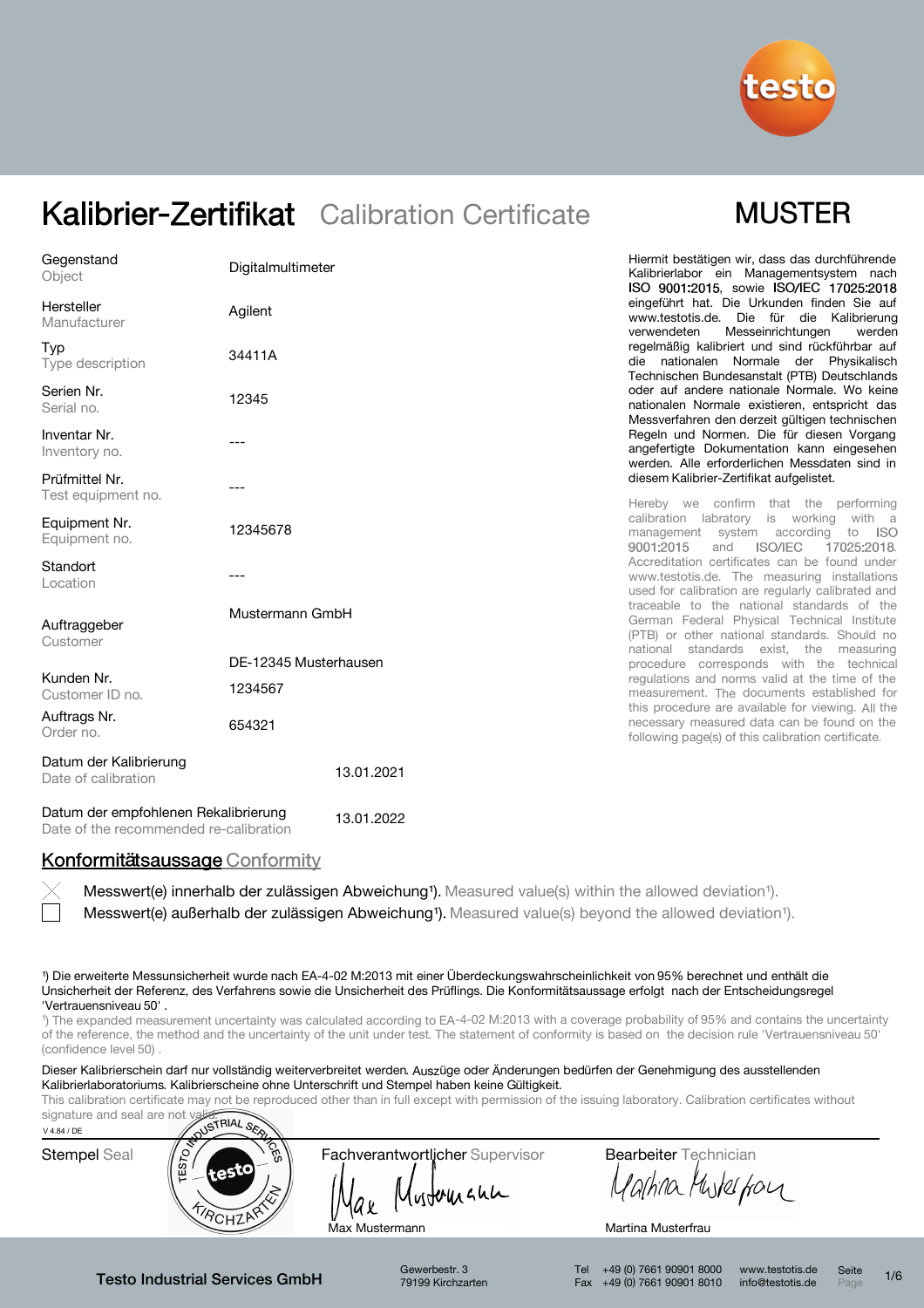

## **MUSTER**

#### **Messeinrichtung Measuring equipment**

| Referenz<br>Reference                 | Rückführung<br>Traceability | Rekal.<br>Next cal. | Zertifikat-Nr.<br>Certificate-no. | EQ-Nr.<br>EQ-no. |
|---------------------------------------|-----------------------------|---------------------|-----------------------------------|------------------|
| Waveform Generator Agilent 33220A     | 15070-01-01 2020-03         | 2021-03             | E118075                           | 10505343         |
| Multifunction Calibrator Fluke 5700A  | 15070-01-01 2020-06         | 2021-06             | F127529                           | 11988708         |
| Digital Multimeter HP 3458A Opt.002   | 15070-01-01 2020-07         | 2021-07             | E130267                           | 12161938         |
| Standard Capacitor GENERAL RADIO 1409 | 15070-01-01 2020-01         | 2021-01             | E113972                           | 13520849         |

Referenzzertifikate sind auf www.primasonline.com abrufbar Reference certificates are available at www.primasonline.com

### **Umgebungsbedingungen Ambient conditions**

| <b>Temperatur</b> Temperature                 | $(23 \pm 3) °C$ |  |
|-----------------------------------------------|-----------------|--|
| <b>Relative Luftfeuchte Relative Humidity</b> | (2070) %        |  |

#### **Messverfahren** Measuring procedure

Die Kalibrierung erfolgt nach Kalibrieranweisung 4\_AA\_00190\_DE - in Abstimmung nach VDI/VDE/DGQ/DKD 2622 The calibration is performed according to the 4\_AA\_00190\_DE procedure- in accordance with VDI/VDE/DGQ/DKD 2622

Prüfprozedur Procedure E:Agilent:34411A:5700cor,3458,33220,1409:IEEE:KIZ / Rev.:9.2

**Messergebnisse** Measuring results

Seite Page 3 bis to 6

#### Besondere Bemerkungen Special remarks

---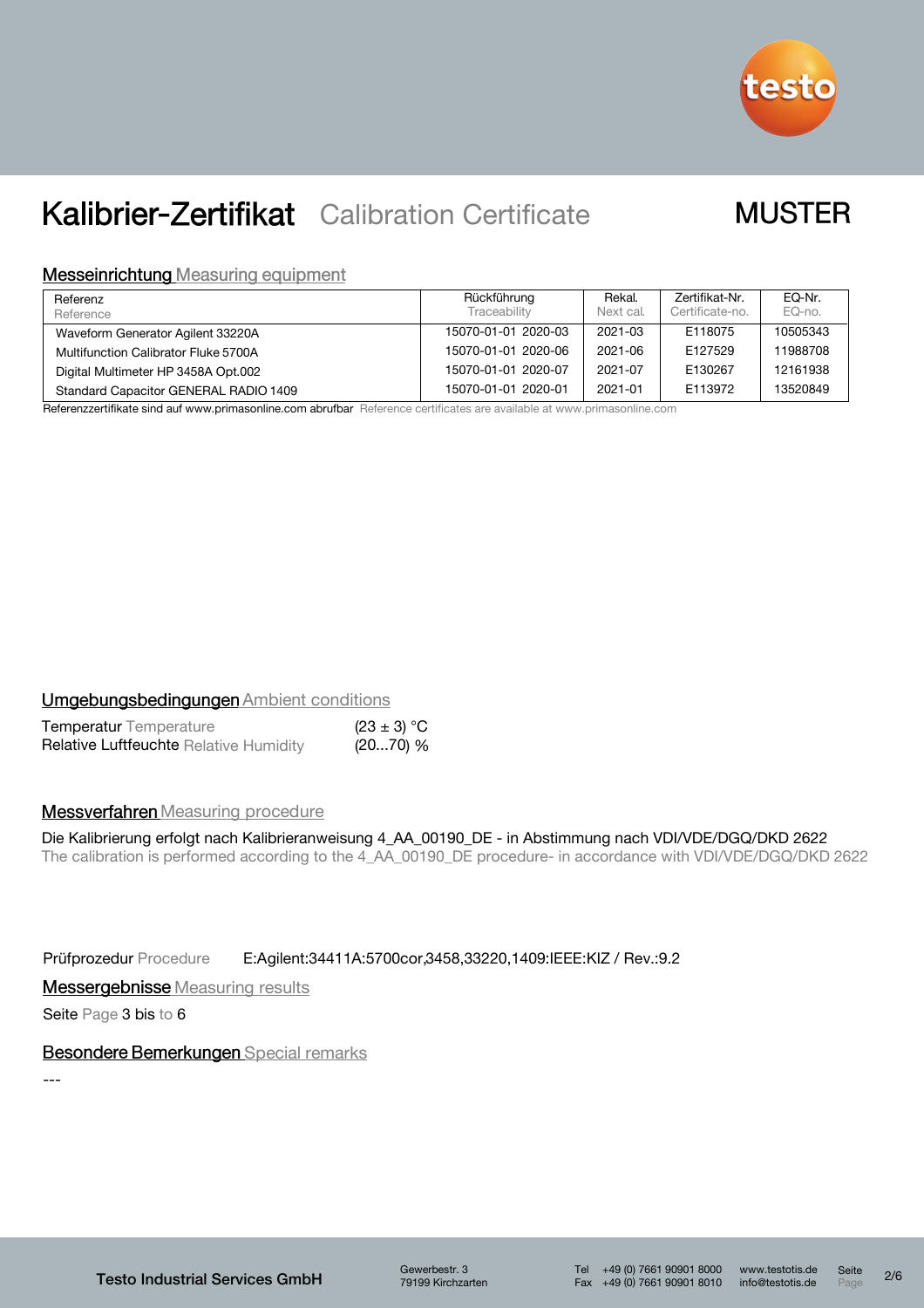

## **MUSTER**

| <b>Bereich</b><br>Range | Referenzwert<br>(Normal)               | Messbedingung<br>Measuring                                  | Angezeigter Wert<br>UUT | zulässige<br>Abweichung                  | Ausnutzung der<br>zul. Abw. in % |      | Messunsicherheit<br>$(k=2)$      |
|-------------------------|----------------------------------------|-------------------------------------------------------------|-------------------------|------------------------------------------|----------------------------------|------|----------------------------------|
|                         | Reference value                        | condition                                                   | Indicated value<br>UUT  | allowed deviation Utilization of allowed | dev. in %                        |      | Measuring<br>uncertainty $(k=2)$ |
|                         |                                        |                                                             |                         |                                          |                                  |      |                                  |
|                         |                                        |                                                             |                         |                                          |                                  |      |                                  |
|                         | Softwarerevision: 2.35-2.35-0.09-46-09 |                                                             |                         |                                          |                                  |      |                                  |
|                         |                                        |                                                             |                         |                                          |                                  |      |                                  |
|                         | Gleichspannung DC voltage              |                                                             |                         |                                          |                                  |      |                                  |
| 100mV                   | 0.00043 mV                             |                                                             | $-0.0002$ mV            | ±0.0035 mV                               | 18%                              | pass | $0.27 \cdot 10^{0}$              |
| 100mV                   | 50.00008 mV                            |                                                             | 49.9992 mV              | $±0.006$ mV                              | 14%                              | pass | $27 \cdot 10^{-6}$               |
| 100mV                   | 99.99972 mV                            |                                                             | 99.9983 mV              | ±0.00849 mV                              | 16%                              | pass | $17 \cdot 10^{-6}$               |
| 100mV                   | -99.99965 mV                           |                                                             | -99.9995 mV             | ±0.00849 mV                              | 1%                               | pass | $17 \cdot 10^{-6}$               |
| 1 V                     | 0.0999997 V                            |                                                             | 0.100000V               | ±0.0000105V                              | 2%                               | pass | $18 \cdot 10^{-6}$               |
| 1 V                     | 0.4999991V                             |                                                             | 0.500000 V              | ±0.0000245V                              | 4%                               | pass | $9.1 \cdot 10^{-6}$              |
| 1 V                     | 0.9999982 V                            |                                                             | 0.999999 V              | ±0.0000419V                              | 2%                               | pass | $8.0 \cdot 10^{-6}$              |
| 1 V                     | -0.9999982 V                           |                                                             | $-1.000003$ V           | ±0.0000419V                              | 12%                              | pass | $8.0 \cdot 10^{-6}$              |
| 10 V                    | -9.999992 V                            |                                                             | $-10.00006$ V           | ±0.000349 V                              | 19%                              | pass | $9.0 \cdot 10^{-6}$              |
| 10 V                    | -0.999998 V                            |                                                             | $-1.00001V$             | ±0.000079V                               | 11%                              | pass | $9.9 \cdot 10^{-6}$              |
| 10 V                    | 0.999998 V                             |                                                             | 1.00001V                | ±0.000079V                               | 9%                               | pass | $9.9 \cdot 10^{-6}$              |
| 10 V                    | 3.999997 V                             |                                                             | 4.00002V                | ±0.000169 V                              | 13%                              | pass | $9.1 \cdot 10^{-6}$              |
| 10 V                    | 4.999996 V                             |                                                             | 5.00002V                | ±0.000199 V                              | 13%                              | pass | $9.1 \cdot 10^{-6}$              |
| 10 V                    | 6.999994 V                             |                                                             | 7.00004 V               | ±0.000259 V                              | 16%                              | pass | $9.0 \cdot 10^{-6}$              |
| 10 V                    | 9.999990 V                             |                                                             | 10.00004 V              | ±0.000349 V                              | 16%                              | pass | $9.0 \cdot 10^{-6}$              |
| 100 V                   | 9.99999 V                              |                                                             | 10.0000 V               | ±0.00099V                                | 1%                               | pass | $11 \cdot 10^{6}$                |
| 100 V                   | 49.99991V                              |                                                             | 49.9998 V               | ±0.00259 V                               | 3%                               | pass | $12 \cdot 10^{-6}$               |
| 100 V                   | 99.99980 V                             |                                                             | 99.9994 V               | ±0.00459 V                               | 9%                               | pass | $12 \cdot 10^{-6}$               |
| 100 V                   | -99.99975 V                            |                                                             | -99.9996 V              | ±0.00459 V                               | 4%                               | pass | $12 \cdot 10^{-6}$               |
| 1000 V                  | 99.9998 V                              |                                                             | 99.999 V                | ±0.0099 V                                | 4%                               | pass | $13 \cdot 10^{-6}$               |
| 1000 V                  | 500.0010 V                             |                                                             | 499.996 V               | ±0.026 V                                 | 19%                              | pass | $12 \cdot 10^{-6}$               |
| 1000 V                  | 1000.0018 V                            |                                                             | 999.992 V               | ±0.046 V                                 | 20%                              | pass | $12 \cdot 10^{-6}$               |
| 1000 V                  | -1000.0012 V                           |                                                             | -999.993 V              | $±0.046$ V                               | 18%                              | pass | $12 \cdot 10^{-6}$               |
|                         |                                        | Gleichstromwiderstand 4-Leiter-Technik 4-Wire DC resistance |                         |                                          |                                  |      |                                  |
| 100 Ohm                 | -0.00002 Ohm                           |                                                             | 0.0015 Ohm              | ±0.004 Ohm                               | 38%                              | pass | 76 µOhm                          |
| 100 Ohm                 | 100.00924 Ohm                          |                                                             | 100.0085 Ohm            | ±0.014 Ohm                               | 5%                               | pass | $17 \cdot 10^{-6}$               |
| 1 kOhm                  | 1.0000708 kOhm                         |                                                             | 1.000074 kOhm           | ±0.00011kOhm                             | 3%                               | pass | $13 \cdot 10^{-6}$               |
| 10 <sub>kOhm</sub>      | 10.000189 kOhm                         |                                                             | 10.00029 kOhm           | ±0.0011kOhm                              | 9%                               | pass | $12 \cdot 10^{-6}$               |
| 100 kOhm                | 100.00078 kOhm                         |                                                             | 100.0019 kOhm           | $±0.011$ kOhm                            | 10%                              | pass | $14 \cdot 10^{-6}$               |
|                         |                                        | Gleichstromwiderstand 2-Leiter-Technik 2-Wire DC resistance |                         |                                          |                                  |      |                                  |
| 1MOhm                   | 0.9998912 MOhm                         |                                                             | 0.999910 MOhm           | $±0.00013$ MOhm                          | 15%                              | pass | $20 \cdot 10^{-6}$               |
| 10MOhm                  | 9.998682 MOhm                          |                                                             | 9.99825 MOhm            | ±0.004099 MOhm                           | 11%                              | pass | $40 \cdot 10^{-6}$               |
| 100MOhm                 | 99.98300 MOhm                          |                                                             | 99.9436 MOhm            | ±0.80086 MOhm                            | 5%                               | pass | $0.11 \cdot 10^{-3}$             |
| <b>AC Filter Slow</b>   | Wechselspannung AC voltage             |                                                             |                         |                                          |                                  |      |                                  |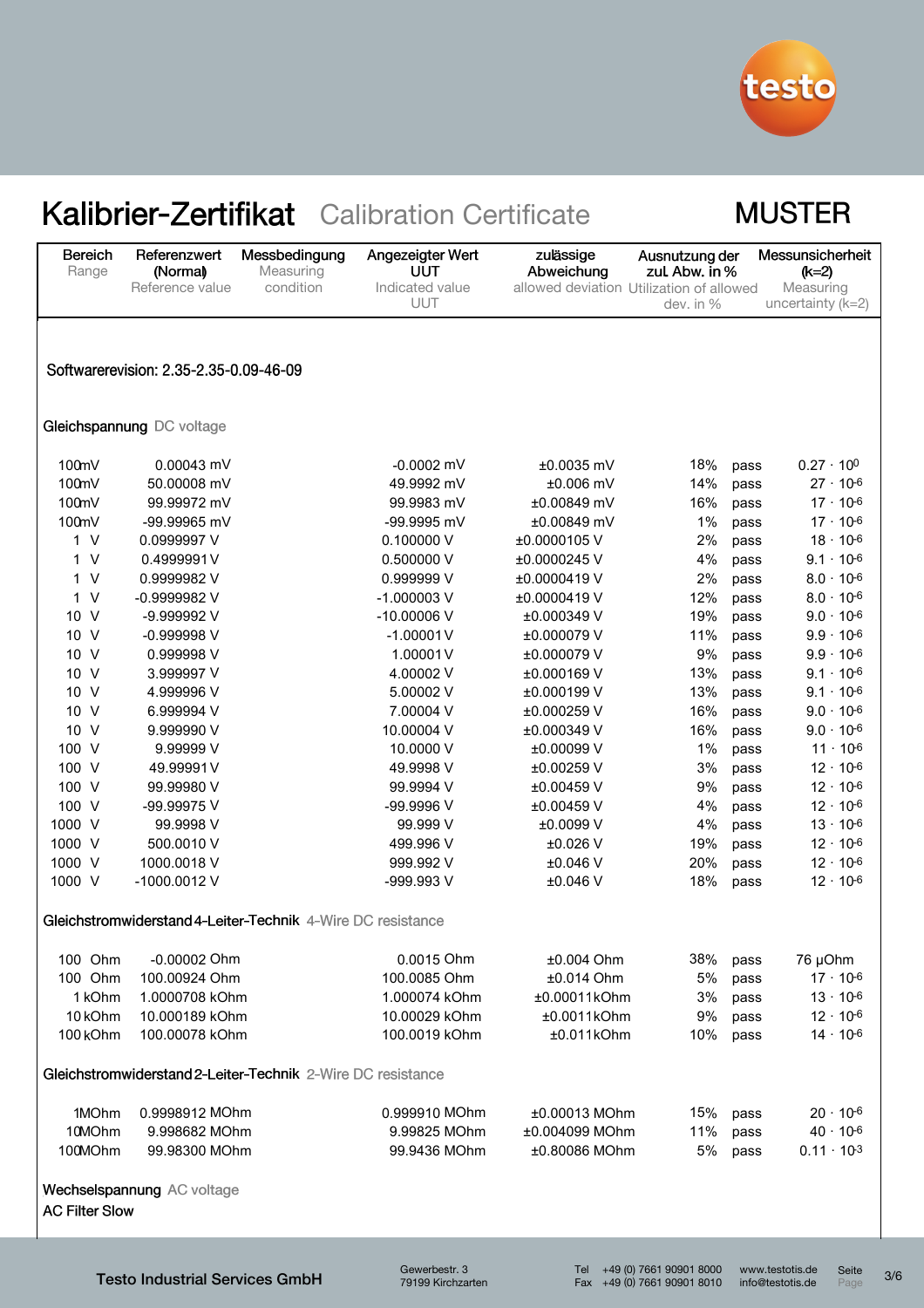

## **MUSTER**

| <b>Bereich</b><br>Range   | Referenzwert<br>(Normal)     | Messbedingung<br>Measuring | Angezeigter Wert<br>UUT | zulässige<br>Abweichung                  | Ausnutzung der<br>zul. Abw. in % |              | Messunsicherheit<br>(k=2)                  |
|---------------------------|------------------------------|----------------------------|-------------------------|------------------------------------------|----------------------------------|--------------|--------------------------------------------|
|                           | Reference value              | condition                  | Indicated value         | allowed deviation Utilization of allowed |                                  |              | Measuring                                  |
|                           |                              |                            | UUT                     |                                          | dev. in %                        |              | uncertainty $(k=2)$                        |
|                           |                              |                            |                         |                                          |                                  |              |                                            |
| 100mV                     | 10.00024 mV                  | 1kHz                       | 10.0010 mV              | $±0.036$ mV                              | 2%                               | pass         | $0.26 \cdot 10^{-3}$                       |
| 100mV                     | 100.00309 mV                 | 50Hz                       | 100.0105 mV             | $±0.09$ mV                               | 8%                               | pass         | $80 \cdot 10^{-6}$                         |
| 100mV                     | 100.00240 mV                 | 1kHz                       | 100.0007 mV             | $±0.09$ mV                               | 2%                               | pass         | $80 \cdot 10^{-6}$                         |
| 100mV                     | 100.00270 mV                 | 10kHz                      | 100.0053 mV             | $±0.09$ mV                               | 3%                               | pass         | $80 \cdot 10^{-6}$                         |
| 100mV                     | 100.00090 mV                 | 20kHz                      | 100.0150 mV             | $±0.15$ mV                               | 9%                               | pass         | $80 \cdot 10^{-6}$                         |
| 100mV                     | 99.99850 mV                  | 50kHz                      | 100.0422 mV             | ±0.47999 mV                              | 9%                               | pass         | $0.18 \cdot 10^{-3}$                       |
| 1 V                       | 0.1000024 V                  | 1kHz                       | 0.099999 V              | ±0.00036 V                               | 1%                               | pass         | $80 \cdot 10^{-6}$                         |
| $\vee$<br>1.              | 1.0000109 V                  | 50Hz                       | 1.000015V               | ±0.0009 V                                | 0%                               | pass         | $52 \cdot 10^{-6}$                         |
| $\vee$<br>1.              | 1.0000060 V                  | 1kHz                       | 1.000027 V              | ±0.0009 V                                | 2%                               | pass         | $52 \cdot 10^{-6}$                         |
| $\vee$<br>1               | 1.0000070 V                  | 10kHz                      | 1.000082 V              | ±0.0009 V                                | 8%                               | pass         | $52 \cdot 10^{-6}$                         |
| $\vee$<br>1               | 1.0000050 V                  | 20kHz                      | 1.000172V               | ±0.0015 V                                | 11%                              | pass         | $52 \cdot 10^{-6}$                         |
| $\vee$<br>1               | 0.9999950 V                  | 50kHz                      | 1.000439 V              | ±0.0047999V                              | 9%                               | pass         | $56 \cdot 10^{-6}$                         |
| $\vee$<br>10 <sup>°</sup> | 1.000011V                    | 50Hz                       | 1.00000 V               | ±0.0036 V                                | 0%                               | pass         | $53 \cdot 10^{-6}$                         |
| $\vee$<br>10 <sup>°</sup> | 1.000006 V                   | 1kHz                       | 1.00001V                | ±0.0036 V                                | 0%                               | pass         | $53 -$<br>$10 - 6$                         |
| 10 V                      | 1.000007 V                   | 10kHz                      | 1.00007 V               | ±0.0036 V                                | 2%                               | pass         | $53 -$<br>$10 - 6$                         |
| 10 V                      | 1.000005V                    | 20kHz                      | 1.00016 V               | ±0.006 V                                 | 3%                               | pass         | $53 \cdot 10^{-6}$                         |
| 10 V                      | 0.999995V                    | 50kHz                      | 1.00044 V               | ±0.011999V                               | 4%                               | pass         | $57 \cdot 10^{-6}$                         |
| 10 V                      | 5.000000 V                   | 50Hz                       | 5.00002 V               | ±0.006 V                                 | 0%                               | pass         | $0.12 \cdot 10^{-3}$                       |
| 10 V                      | 5.000040 V                   | 1kHz                       | 5.00013V                | ±0.006 V                                 | 1%                               | pass         | $55 \cdot 10^{-6}$                         |
| 10 V                      | 5.000050 V                   | 10kHz                      | 5.00045 V               | ±0.006 V                                 | 7%                               | pass         | $55 \cdot 10^{-6}$                         |
| 10 V                      | 5.000000 V                   | 20kHz                      | 5.00088 V               | ±0.01V                                   | 9%                               | pass         | $0.12 \cdot 10^{-3}$                       |
| 10 V<br>10 V              | 5.000000 V                   | 50kHz<br>50Hz              | 5.00267 V               | ±0.028 V                                 | 10%<br>0%                        | pass         | $0.22 \cdot 10^{-3}$<br>$52 \cdot 10^{-6}$ |
| 10 V                      | 10.000109 V                  | 1kHz                       | 10.00009 V              | ±0.009 V                                 |                                  | pass         | $52 \cdot 10^{-6}$                         |
| 10 V                      | 10.000040 V<br>10.000040 V   | 10kHz                      | 10.00021V<br>10.00086 V | ±0.009 V<br>±0.009 V                     | 2%<br>9%                         | pass         | $52 \cdot 10^{-6}$                         |
| 10 V                      | 10.000050 V                  | 20kHz                      | 10.00157 V              | ±0.015 V                                 | 10%                              | pass         | $52 \cdot 10^{-6}$                         |
| 10 V                      | 9.999990 V                   | 50kHz                      | 10.00454 V              | ±0.047999 V                              | 9%                               | pass<br>pass | $56 \cdot 10^{-6}$                         |
| 100 V                     | 10.00004 V                   | 1kHz                       | 10.0006 V               | ±0.036 V                                 | 2%                               | pass         | $53 \cdot 10^{-6}$                         |
| 100 V                     | 100.00239 V                  | 50Hz                       | 100.0061V               | ±0.09 V                                  | 4%                               | pass         | $53 \cdot 10^{-6}$                         |
| 100 V                     | 100.00180 V                  | 1kHz                       | 100.0059 V              | ±0.09 V                                  | 5%                               | pass         | $53 \cdot 10^{-6}$                         |
| 100 V                     | 100.00130 V                  | 10kHz                      | 100.0100 V              | ±0.09 V                                  | 10%                              | pass         | $53 \cdot 10^{-6}$                         |
| 100 V                     | 100.00160 V                  | 20kHz                      | 100.0209 V              | ±0.15 V                                  | 13%                              | pass         | $53 \cdot 10^{-6}$                         |
| 100 V                     | 99.99980 V                   | 50kHz                      | 100.0462 V              | ±0.47999 V                               | 10%                              | pass         | $0.11 \cdot 10^{-3}$                       |
| 750 V                     | 75.0000 V                    | 1kHz                       | 75.005 V                | $±0.27$ V                                | 2%                               | pass         | $0.13 \cdot 10^{-3}$                       |
| 750 V                     | 700.0000 V                   | 50Hz                       | 699.975 V               | ±0.645 V                                 | 4%                               | pass         | $0.12 \cdot 10^{-3}$                       |
| 750 V                     | 700.0000 V                   | 500Hz                      | 699.977 V               | ±0.645 V                                 | 4%                               | pass         | $0.12 \cdot 10^{-3}$                       |
| 750 V                     | 700.0000 V                   | 1kHz                       | 699.967 V               | ±0.645 V                                 | 5%                               | pass         | $0.12 \cdot 10^{-3}$                       |
|                           | Gleichstromstärke DC current |                            |                         |                                          |                                  |              |                                            |
| $100\,\mu A$              | $-0.00060 \mu A$             |                            | $0.0008$ µA             | $±0.025$ µA                              | 6%                               | pass         | $0.35 \cdot 10^{0}$                        |
| $100\mu A$                | 100.00040 µA                 |                            | 100.0060 µA             | $±0.075$ µA                              | 8%                               | pass         | $60 \cdot 10^{-6}$                         |
| $100\mu A$                | -100.00060 µA                |                            | $-100.0020 \mu A$       | $±0.075$ µA                              | 2%                               | pass         | $60 \cdot 10^{-6}$                         |
| 1 <sub>m</sub> A          | 1.0000100 mA                 |                            | 1.000038 mA             | ±0.00056 mA                              | 5%                               | pass         | $24 \cdot 10^{-6}$                         |
| 1 <sub>m</sub> A          | -1.0000120 mA                |                            | $-1.000034$ mA          | ±0.00056 mA                              | 4%                               | pass         | $24 \cdot 10^{-6}$                         |
| 10mA                      | 10.000120 mA                 |                            | 10.00084 mA             | $±0.007$ mA                              | 10%                              | pass         | $24 \cdot 10^{-6}$                         |
| 10mA                      | -10.000150 mA                |                            | -10.00069 mA            | ±0.007 mA                                | 8%                               | pass         | $24 \cdot 10^{-6}$                         |
|                           |                              |                            |                         |                                          |                                  |              |                                            |

Testo Industrial Services GmbH

Gewerbestr. 3 79199 Kirchzarten Tel +49 (0) 7661 90901 8000 Fax +49 (0) 7661 90901 8010 www.testotis.de info@testotis.de

Seite 4/6

Seite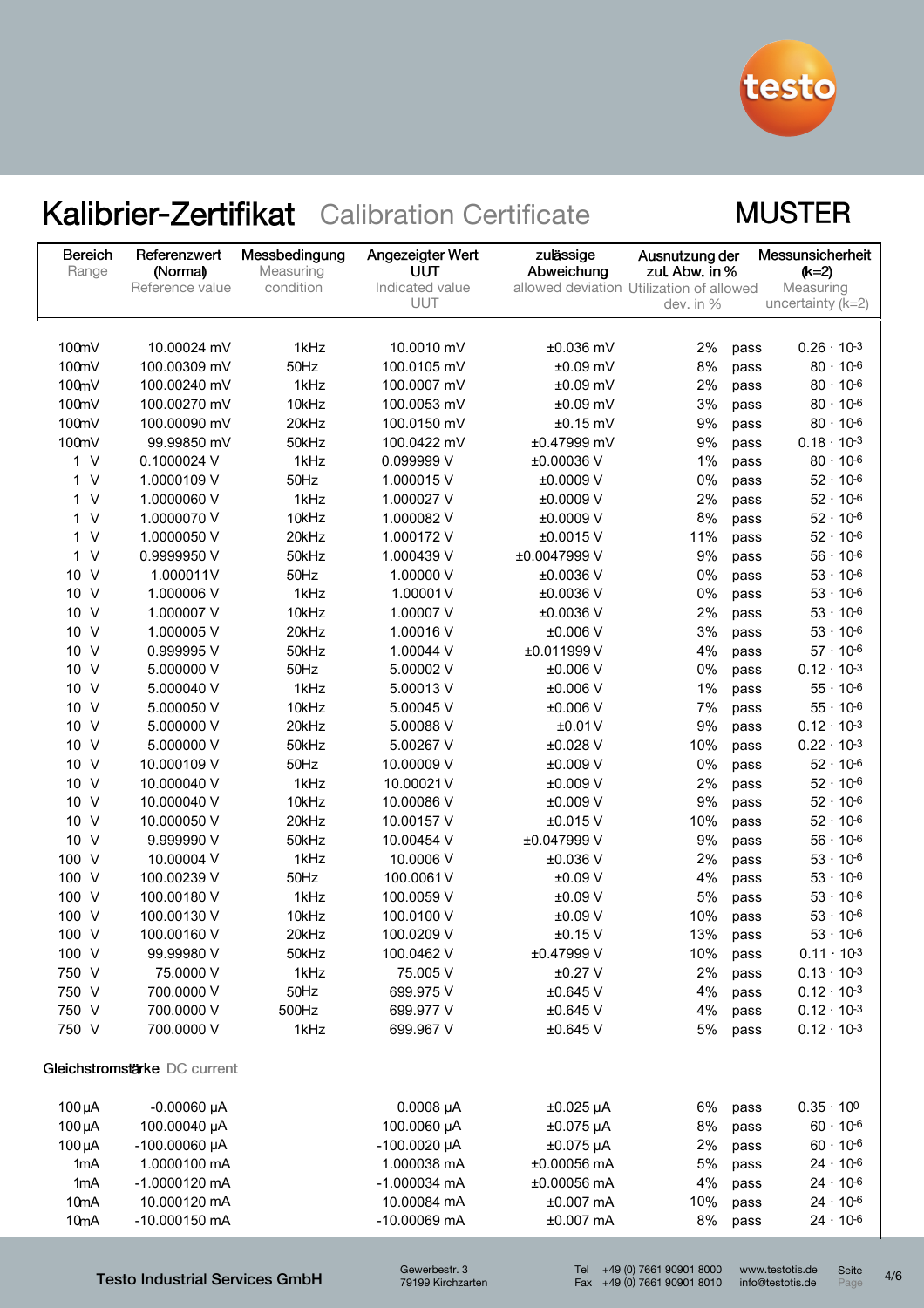

### **MUSTER**

| <b>Bereich</b><br>Range                 | Referenzwert<br>(Normal)      | Messbedingung<br>Measuring | Angezeigter Wert<br>UUT | zulässige<br>Abweichung                  | Ausnutzung der<br>zul. Abw. in % |      | Messunsicherheit<br>$(k=2)$ |
|-----------------------------------------|-------------------------------|----------------------------|-------------------------|------------------------------------------|----------------------------------|------|-----------------------------|
|                                         | Reference value               | condition                  | Indicated value         | allowed deviation Utilization of allowed |                                  |      | Measuring                   |
|                                         |                               |                            | <b>UUT</b>              |                                          | dev. in %                        |      | uncertainty (k=2)           |
| 100mA                                   | 100.00310 mA                  |                            | 100.0107 mA             | $±0.055$ mA                              | 14%                              | pass | $29 \cdot 10^{-6}$          |
| 100mA                                   | -100.00330 mA                 |                            | -100.0105 mA            | $±0.055$ mA                              | 13%                              | pass | $29 \cdot 10^{-6}$          |
| 1 A                                     | 1.0000395 A                   |                            | 1.000108 A              | ±0.0011A                                 | 6%                               | pass | $43 \cdot 10^{-6}$          |
| $\overline{A}$<br>$\mathbf{1}$          | $-1.0000448A$                 |                            | $-1.000107A$            | ±0.0011A                                 | 6%                               | pass | $43 \cdot 10^{-6}$          |
| 3<br>$\overline{A}$                     | 2.0000625 A                   |                            | 2.000196 A              | ±0.0036 A                                | 4%                               | pass | $45 \cdot 10^{-6}$          |
| 3A                                      | $-2.0000747A$                 |                            | $-2.000181A$            | ±0.0036001A                              | 3%                               | pass | $45 \cdot 10^{-6}$          |
|                                         | Wechselstromstärke AC current |                            |                         |                                          |                                  |      |                             |
| <b>AC Filter Slow</b>                   |                               |                            |                         |                                          |                                  |      |                             |
| $100\mu A$                              | 100.00300 µA                  | 40Hz                       | 100.0073 µA             | $±0.14$ µA                               | 3%                               | pass | $0.25 \cdot 10^{-3}$        |
| $100\mu A$                              | 100.00293 µA                  | 55Hz                       | 100.0065 µA             | $±0.14$ µA                               | 3%                               | pass | $0.17 \cdot 10^{-3}$        |
| $100\mu A$                              | 100.00100 µA                  | 500Hz                      | 100.0035 µA             | $±0.14$ µA                               | 2%                               | pass | $0.17 \cdot 10^{-3}$        |
| $100\mu A$                              | 99.99900 µA                   | 1kHz                       | 99.9983 µA              | ±0.13999 µA                              | 1%                               | pass | $0.17 \cdot 10^{-3}$        |
| $100\mu A$                              | 99.96100 µA                   | 5kHz                       | 99.9086 µA              | ±0.23992 µA                              | 22%                              | pass | $0.40 \cdot 10^{-3}$        |
| 1 <sub>m</sub> A                        | 1.0000000 mA                  | 40Hz                       | 1.000056 mA             | ±0.0014 mA                               | 4%                               | pass | $0.17 \cdot 10^{-3}$        |
| 1mA                                     | 1.0000000 mA                  | 55Hz                       | 1.000060 mA             | ±0.0014 mA                               | 4%                               | pass | $80 \cdot 10^{-6}$          |
| 1mA                                     | 1.0000000 mA                  | 500Hz                      | 1.000044 mA             | ±0.0014 mA                               | 3%                               | pass | $80 \cdot 10^{-6}$          |
| 1mA                                     | 1.0000100 mA                  | 1kHz                       | 1.000048 mA             | $±0.0014$ mA                             | 3%                               | pass | $80 \cdot 10^{-6}$          |
| 1 <sub>m</sub> A                        | 1.0005800 mA                  | 5kHz                       | 1.000174 mA             | ±0.0024011mA                             | 17%                              | pass | $0.39 \cdot 10^{-3}$        |
| 10 <sub>m</sub> A                       | 9.999700 mA                   | 40Hz                       | 10.00113 mA             | ±0.013999 mA                             | 10%                              | pass | $0.16 \cdot 10^{-3}$        |
| 10 <sub>m</sub> A                       | 9.999700 mA                   | 55Hz                       | 10.00115 mA             | ±0.013999 mA                             | 10%                              | pass | $75 \cdot 10^{-6}$          |
| 10 <sub>m</sub> A                       | 9.999700 mA                   | 500Hz                      | 10.00095 mA             | ±0.013999 mA                             | 9%                               | pass | $75 \cdot 10^{-6}$          |
| 10 <sub>m</sub> A                       | 9.999700 mA                   | 1kHz                       | 10.00080 mA             | ±0.013999 mA                             | 8%                               | pass | $75 \cdot 10^{-6}$          |
| 10 <sub>m</sub> A                       | 10.001000 mA                  | 5kHz                       | 10.00041mA              | ±0.024002 mA                             | 2%                               | pass | $0.39 \cdot 10^{-3}$        |
| 100mA                                   | 100.00000 mA                  | 40Hz                       | 100.0126 mA             | $±0.14$ mA                               | 9%                               | pass | $0.16 \cdot 10^{-3}$        |
| 100mA                                   | 99.99997 mA                   | 55Hz                       | 100.0120 mA             | ±0.13999 mA                              | 9%                               | pass | $75 \cdot 10^{-6}$          |
| 100mA                                   | 99.99900 mA                   | 500Hz                      | 100.0108 mA             | ±0.13999 mA                              | 8%                               | pass | $75 \cdot 10^{-6}$          |
| 100mA                                   | 99.99900 mA                   | 1kHz                       | 100.0104 mA             | ±0.13999 mA                              | 8%                               | pass | $75 \cdot 10^{-6}$          |
| 100mA                                   | 100.02000 mA                  | 5kHz                       | 100.0238 mA             | ±0.24004 mA                              | 2%                               | pass | $0.39 \cdot 10^{-3}$        |
| 1A                                      | 1.0000200 A                   | 40Hz                       | 1.000133 A              | ±0.0014 A                                | 8%                               | pass | $0.28 \cdot 10^{-3}$        |
| 1A                                      | 1.0000197 A                   | 55Hz                       | 1.000127 A              | ±0.0014A                                 | 8%                               | pass | $0.28 \cdot 10^{-3}$        |
| 1 A                                     | 1.0000100 A                   | 500Hz                      | 1.000106 A              | ±0.0014 A                                | 7%                               | pass | $0.28 \cdot 10^{-3}$        |
| 1 A                                     | 1.0000200 A                   | 1kHz                       | 1.000105 A              | ±0.0014A                                 | 6%                               | pass | $0.28 \cdot 10^{-3}$        |
| 1 A                                     | 0.9996500 A                   | 5kHz                       | 1.000029 A              | ±0.0023993 A                             | 16%                              | pass | $0.33 \cdot 10^{-3}$        |
| $\mathbf{3}$<br>$\overline{A}$          | 2.000030 A                    | 40Hz                       | 2.00027 A               | ±0.0032 A                                | 8%                               | pass | $0.27 \cdot 10^{-3}$        |
| $\mathbf{3}$<br>$\overline{\mathsf{A}}$ | 2.000028 A                    | 55Hz                       | 2.00023 A               | ±0.0032 A                                | 6%                               | pass | $0.27 \cdot 10^{-3}$        |
| 3<br>$\overline{A}$                     | 1.999980 A                    | 500Hz                      | 2.00018 A               | ±0.003199 A                              | 6%                               | pass | $0.27 \cdot 10^{-3}$        |
| 3<br>$\overline{A}$                     | 1.999950 A                    | 1kHz                       | 2.00014 A               | ±0.003199 A                              | 6%                               | pass | $0.27 \cdot 10^{-3}$        |
| 3 A                                     | 1.999450 A                    | 5kHz                       | 1.99996 A               | ±0.005198 A                              | 10%                              | pass | $0.32 \cdot 10^{-3}$        |
| <b>Frequenz</b> Frequency               |                               |                            |                         |                                          |                                  |      |                             |
| 50 Hz                                   | 50.00000 Hz                   | 1 <sub>V</sub>             | 49.9997 Hz              | ±0.0035 Hz                               | 9%                               | pass | $20 \cdot 10^{-6}$          |
| 1 kHz                                   | 1.0000000 kHz                 | 1V                         | 0.999993 kHz            | ±0.00007 kHz                             | 10%                              | pass | $20 \cdot 10^{-6}$          |
| 10 kHz                                  | 10.000000 kHz                 | 1 <sub>V</sub>             | 9.99993 kHz             | ±0.0007 kHz                              | 9%                               | pass | $20 \cdot 10^{-6}$          |
| 100 kHz                                 | 100.00000 kHz                 | 1 <sub>V</sub>             | 99.9993 kHz             | ±0.007 kHz                               | 9%                               | pass | $20 \cdot 10^{-6}$          |

Testo Industrial Services GmbH

Seite